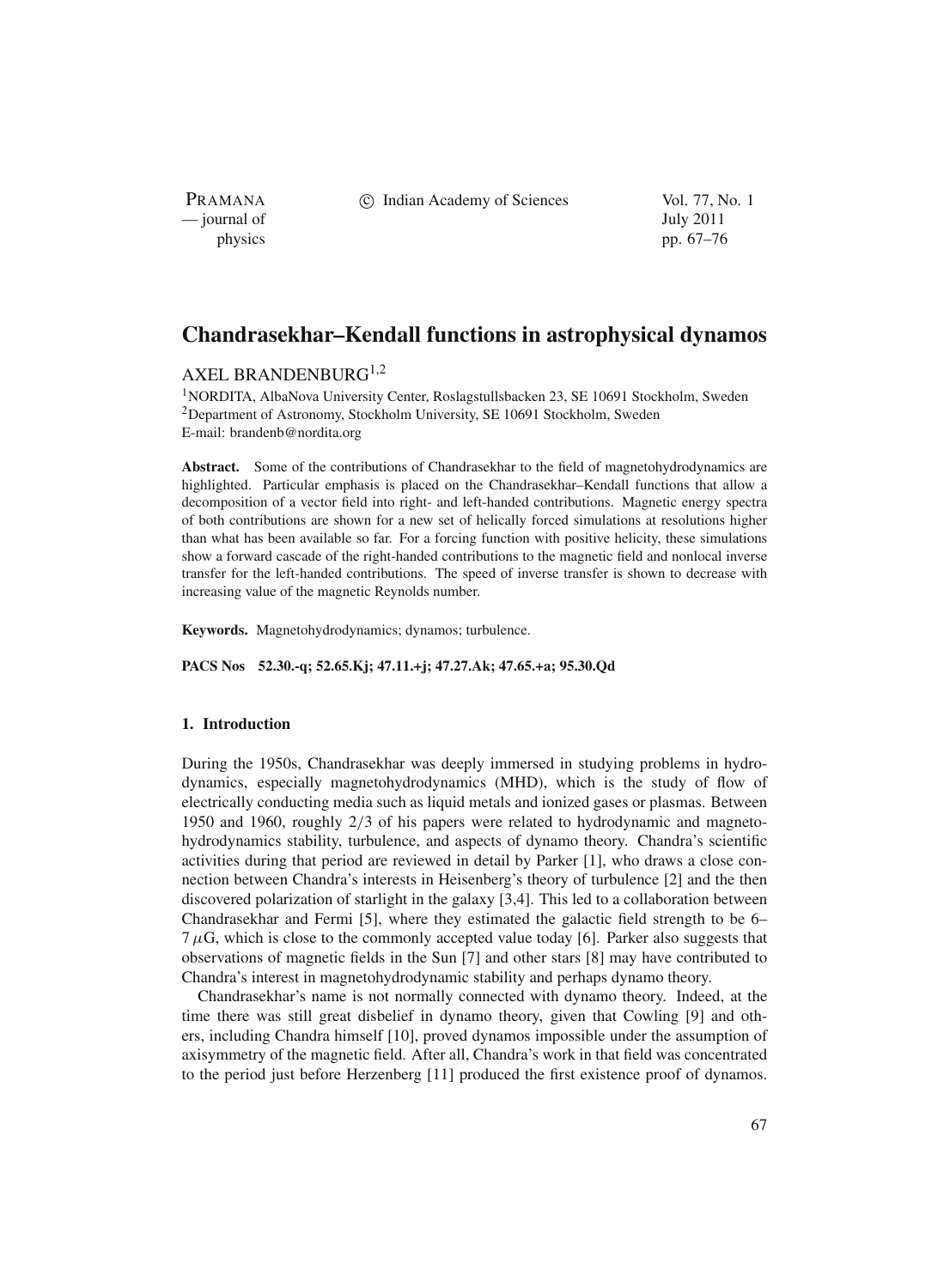Therefore, Chandrasekhar kept his mind open for alternative explanations. In 1956 this led him to the question [12] "Can the time of decay of 14,000 years, in the absence of internal motions, be prolonged to 500,000 years (say) by velocities of reasonable magnitude and patterns?", which he answered tentatively with "Yes". He discussed this finding in connection with possible solutions to the problem of the geomagnetic field and even the field observed in sunspots. Now we know that the physically correct and relevant understanding, at least for the Sun, came from Parker's work [13] of 1955. However, the special significance of Parker's early work was perhaps not yet fully appreciated when Chandrasekhar [12] in 1956 merely noted that "the possibility, nevertheless, of dynamo action has been explored, intensively, in recent years by Bullard and Gellman [14], Parker [13], and by Elsasser [15,16]."

Chandrasekhar's most cited publication is his book *Hydrodynamic and hydromagnetic stability* [17] which, in 2010, received about 140 citations on ADS. The citation rate has been increasing and was about 70 citations some 10 years earlier. He studied the stability of virtually any imaginable combination of systems in slab and spherical geometries, with and without rotation, with and without magnetic fields, as well as systems with self-gravity. In astrophysics, hydrodynamic and hydromagnetic instabilities are important sources of turbulence. Unlike atmospheric and wind tunnel turbulence, which is typically driven through boundary layer instabilities, turbulence in astrophysical settings tends to be driven by instabilities within the volume. Important examples include Rayleigh–Bénard convection as well as the magneto-rotational instability. Chandrasekhar has contributed to both types of instabilities. It is now well accepted that at large enough Reynolds numbers, the resulting flows tend to become turbulent and are invariably subject to yet another instability, the dynamo instability. Of particular significance is the case of large-scale dynamo action. All known mechanisms produce helical large-scale magnetic fields that tend to be nearly forcefree. This leads to yet another of Chandra's favourite topics at the time, namely the study of such fields in spherical geometry in terms of what is now known as Chandrasekhar– Kendall functions [18]. In the present paper we discuss the significance of these functions for understanding the dynamics of magnetic fields exhibiting inverse transfer behaviour from small to large length scales. This mechanism is significant not only in stars [19,20], accretion discs [21], and galaxies [22], but possibly even on the scale of the Universe in connection with primordial magnetic fields [23,24].

## **2. Chandrasekhar–Kendall functions and application to Cartesian domains**

When it was realized that astrophysical magnetic fields might often be force-free [25], i.e.  $(\nabla \times \mathbf{B}) \times \mathbf{B} = 0$ , Chandrasekhar began studying the mathematical properties of such fields both in cylindrical and spherical coordinates [26]. Such fields are eigenfunctions of the curl operator, i.e.,

$$
\nabla \times \mathbf{h}_n = k_n \mathbf{h}_n,\tag{1}
$$

where  $k_n$  are eigenvalues and  $\mathbf{h}_n$  are eigenfunctions. These functions play important roles as basis functions for solenoidal vector fields as well as for decomposing them into right- and left-handed components. This led to an important joint paper with Kendall [18], whose supervisor (V C A Ferraro) remarked in a footnote of their paper that "The results in

68 *Pramana – J. Phys.***, Vol. 77, No. 1, July 2011**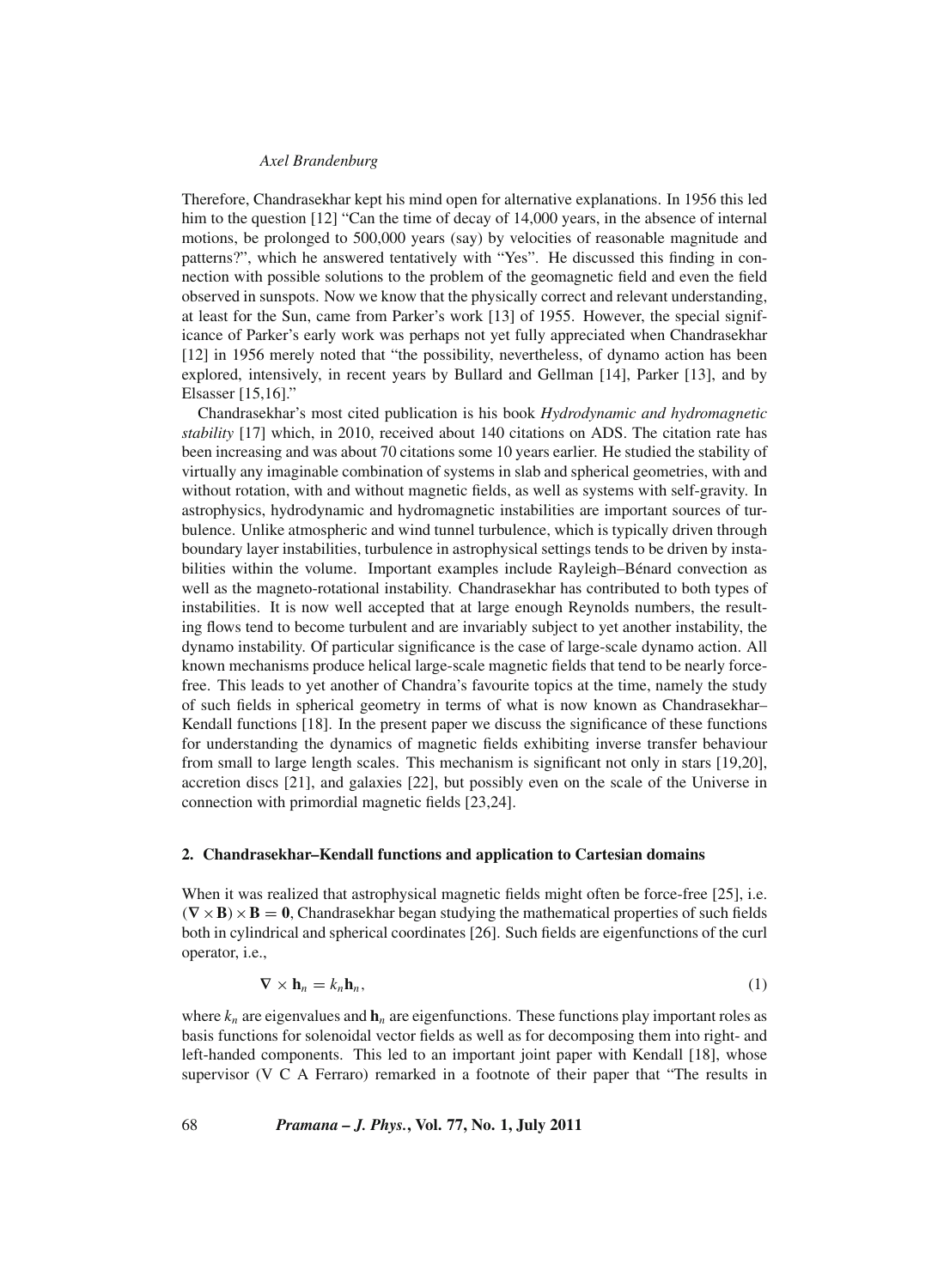## *Chandrasekhar–Kendall functions in astrophysical dynamos*

this paper were derived independently by the two authors; and they agreed to write it as one". Their work gained importance since the 1970s, when force-free magnetic fields were observed in the solar corona [27] and produced in laboratory plasmas [28].

Chandrasekhar–Kendall or CK functions continue to be used in solar physics, for example in describing the dynamics of coronal loops [29]. These functions have subsequently been exploited also in other geometries, including cylindrical geometries [30], where they are also referred to as Lundquist fields [31]. In the plasma physics community, these functions are sometimes also referred to as Chandrasekhar–Kendall–Furth or CKF functions [32]. In the following, however, we shall focus on the Cartesian domains with periodic boundaries [33], where such functions are also known as Beltrami waves.

In periodic Cartesian domains it is convenient to adopt CK functions in Fourier space. For example, the magnetic vector potential can be written in Fourier space (indicated by subscript **k**) as

$$
\mathbf{A}_{\mathbf{k}}(t) = \int \mathbf{A}(\mathbf{x}, t) e^{i\mathbf{k} \cdot \mathbf{x}} d^3 \mathbf{x},
$$
 (2)

and it can be expanded in terms of eigenfunctions of the curl operator with positive and negative eigenvalues, as well as a longitudinal part that vanishes upon taking the curl to compute the magnetic field  $\mathbf{B} = \nabla \times \mathbf{A}$ . Thus, we write [24,33,34]

$$
\mathbf{A}_{\mathbf{k}}(t) = a_{\mathbf{k}}^{+}(t)\mathbf{h}_{\mathbf{k}}^{+} + a_{\mathbf{k}}^{-}(t)\mathbf{h}_{\mathbf{k}}^{-} + a_{\mathbf{k}}^{\parallel}(t)\mathbf{h}_{\mathbf{k}}^{\parallel},
$$
\n(3)

with

$$
ik \times \mathbf{h}_{k}^{\pm} = \pm k \mathbf{h}_{k}^{\pm}, \qquad k = |\mathbf{k}|,\tag{4}
$$

where  $\mathbf{h}_{\mathbf{k}}^{\pm}$  are the eigenfunctions with positive and negative eigenvalues, respectively. These functions are orthonormal, i.e.,

$$
\langle \mathbf{h}_{\mathbf{k}}^{+*} \cdot \mathbf{h}_{\mathbf{k}}^{-} \rangle = \langle \mathbf{h}_{\mathbf{k}}^{+*} \cdot \mathbf{h}_{\mathbf{k}}^{\parallel} \rangle = \langle \mathbf{h}_{\mathbf{k}}^{-*} \cdot \mathbf{h}_{\mathbf{k}}^{\parallel} \rangle = 0
$$
 (5)

and

$$
\langle \mathbf{h}_{\mathbf{k}}^{+*} \cdot \mathbf{h}_{\mathbf{k}}^{+} \rangle = \langle \mathbf{h}_{\mathbf{k}}^{-*} \cdot \mathbf{h}_{\mathbf{k}}^{-} \rangle = \langle \mathbf{h}_{\mathbf{k}}^{\parallel *} \cdot \mathbf{h}_{\mathbf{k}}^{\parallel} \rangle = 1, \tag{6}
$$

where asterisks denote the complex conjugate and angular brackets denote volume averages. The longitudinal part  $a_k^{\parallel}$ **h**<sub>k</sub><sup> $\parallel$ </sup> is parallel to **k** and vanishes after taking the curl (or crossing with i**k**) to calculate the magnetic field, i.e., we have

$$
\mathbf{B}_{\mathbf{k}} = k \left( a_{\mathbf{k}}^{+} \mathbf{h}_{\mathbf{k}}^{+} - a_{\mathbf{k}}^{-} \mathbf{h}_{\mathbf{k}}^{-} \right). \tag{7}
$$

Magnetic helicity and magnetic energy spectra are then given by

$$
\mathbf{A}_{\mathbf{k}} \cdot \mathbf{B}_{\mathbf{k}}^* = k \left[ \left( a_{\mathbf{k}}^+ \right)^2 - \left( a_{\mathbf{k}}^- \right)^2 \right],\tag{8}
$$

$$
\mathbf{B}_{\mathbf{k}} \cdot \mathbf{B}_{\mathbf{k}}^* = k^2 \left[ \left( a_{\mathbf{k}}^+ \right)^2 + \left( a_{\mathbf{k}}^- \right)^2 \right]. \tag{9}
$$

This implies evidently

$$
\mathbf{B}_{\mathbf{k}} \cdot \mathbf{B}_{\mathbf{k}}^* \ge k \left| \mathbf{A}_{\mathbf{k}} \cdot \mathbf{B}_{\mathbf{k}}^* \right|,\tag{10}
$$

*Pramana – J. Phys.***, Vol. 77, No. 1, July 2011** 69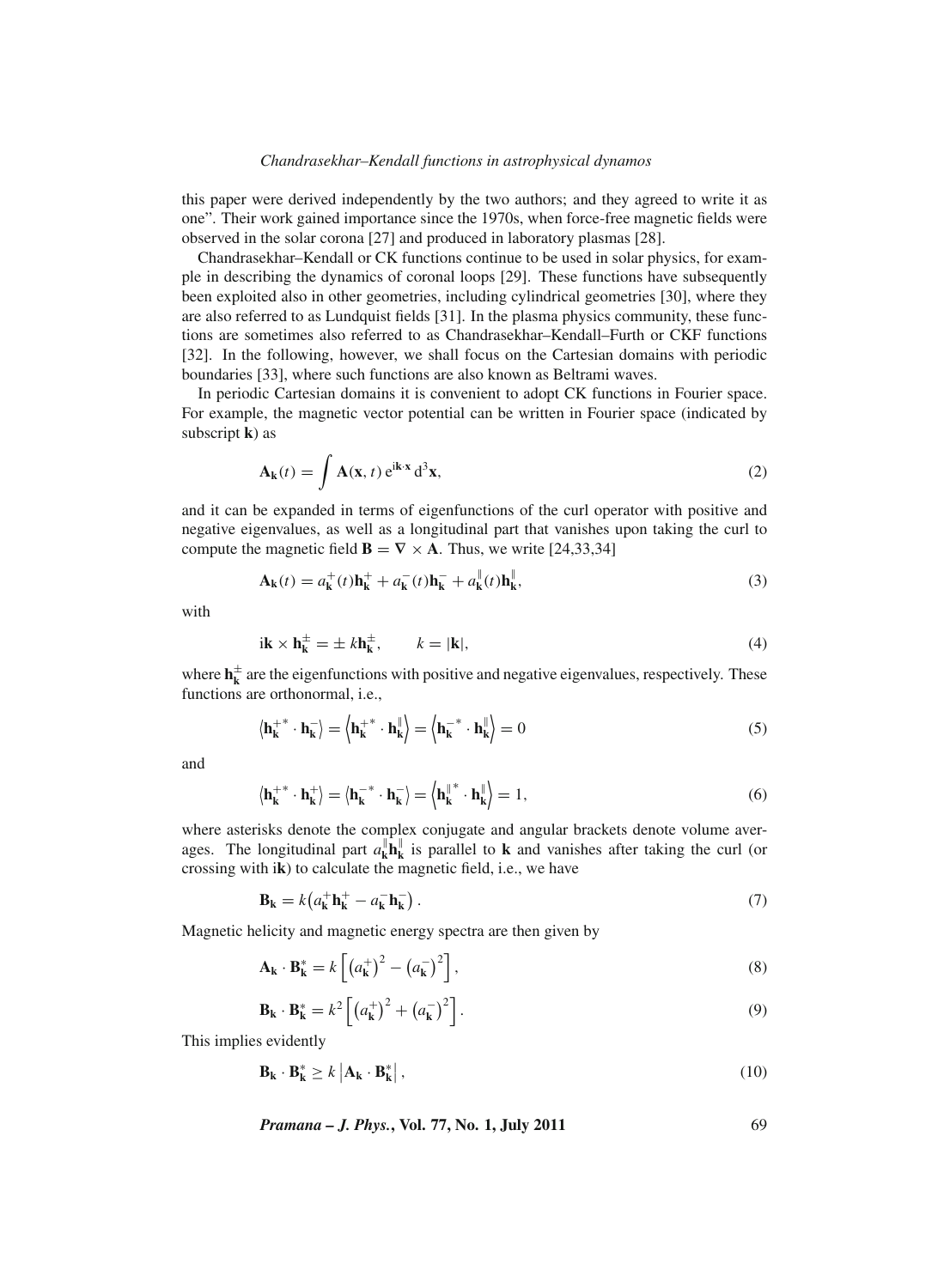which is also known as the realizability condition [35], that is often quoted in terms of shell-integrated spectra of magnetic energy and magnetic helicity,  $M_k$  and  $H_k$ , respectively, i.e.,

$$
M_k \ge k |H_k| / 2\mu_0. \tag{11}
$$

Here,  $\mu_0$  is the vacuum permeability and the  $2\mu_0$  factor comes from the normalization of the magnetic energy spectrum,  $\int M_k \, dk = \langle \mathbf{B}^2/2\mu_0 \rangle$ , while the magnetic helicity spectrum is normalized such that  $\int H_k \, dk = \langle \mathbf{A} \cdot \mathbf{B} \rangle$ .

To monitor the chiral dynamics of a system, it is convenient to plot energy spectra of the contributions from right- and left-handedly polarized parts. Fortunately, this can be done without ever performing the explicit decomposition (7) in terms of  $a_k^{\pm}$ .

## **3. Application to the inverse cascade**

Eigenfunctions of the curl operator are well suited as function basis for hydrodynamic turbulence [33]. More recently they have also been used in magnetohydrodynamics [24], and in dynamo theory [34], where flows allow a conversion of kinetic energy into magnetic energy.

Dynamos are possible under completely isotropic conditions without helicity. In that case we often speak about small-scale dynamos (see ref. [36] for a review). However, in the presence of helicity, there is an inverse cascade of magnetic helicity that leads to the gradual build-up of magnetic fields at the largest scale of the system [19,20]. This has been demonstrated in real space with turbulence driven by an ABC-flow forcing function [37] and, more clearly, with turbulence driven by a forcing function proportional to CK functions that are  $\delta$ -correlated in time [38]. In the latter case, the inverse cascade process is clearly demonstrated in terms of CK-decomposed spectra,  $M_k^{\pm}$ , as was done in ref. [34]. They used a relatively big scale separation ratio, i.e., their forcing wavenumber  $k_f$  was large compared to the smallest wavenumber of the domain,  $k_1$  (they used  $k_f/k_1 = 27$ ). This implies, however, that the magnetic Reynolds number

$$
R_{\rm m} = u_{\rm rms}/\eta k_{\rm f},\tag{12}
$$

is smaller than if the scale separation was less. It is therefore useful to increase the numerical resolution as much as possible. In this paper we present new simulations of helically driven isotropic turbulence in a periodic domain at a resolution of  $512<sup>3</sup>$  mesh points and scale separation ratios of  $k_f/k_1 = 15$  and 30. The resulting magnetic Reynolds number reaches values up to  $R_m \approx 57$  and the magnetic Prandtl number is unity. The simulations have been performed with the PENCIL CODE [38a], which is a modular high-order code (sixth order in space and third order in time, by default) for solving a large range of partial differential equations.

In figure 1 we show the *x* component of the magnetic field at the periphery of the domain at two early times in the simulation. Note, that the magnetic field appears to organize itself gradually into larger scale patches. This is more clearly seen in energy spectra (see figure 2), where we show the spectral magnetic energy at different times. At early times the magnetic energy resides almost entirely at the dissipative scale. However, as time goes on, a magnetic field component at intermediate scale with wavenumber  $k_m \approx k_f/2$  becomes discernible.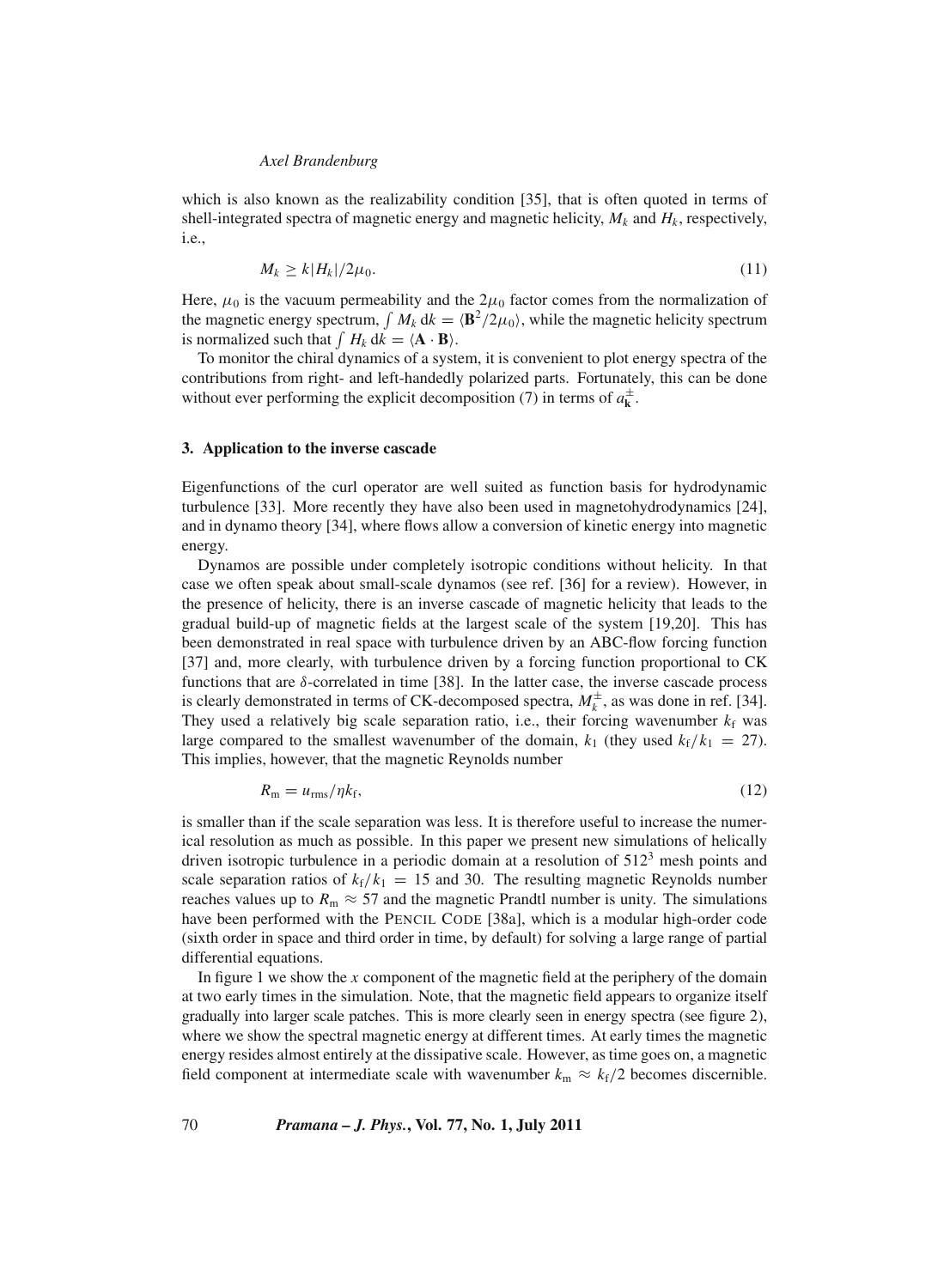*Chandrasekhar–Kendall functions in astrophysical dynamos*



**Figure 1.** Visualizations of  $B_x/B_{eq}$  on the periphery of the domain at three times when the small-scale magnetic field was already saturated. Here,  $B_{eq} = \sqrt{\mu_0 \rho_0} u_{\text{rms}}$  is the equipartition field strength where kinetic and magnetic energy densities are comparable, and  $\rho_0$  is the mean density. Note that the maximum field strength is about twice  $B_{eq}$ .

This corresponds to the fastest growing eigenmode of a purely helical large-scale dynamo [34]. Note also that near the largest scale of the system, the magnetic field has a power spectrum comparable with  $k^4$ , which corresponds to white noise in the magnetic vector potential and obeys causality [39]. To the right of the injection wavenumber,  $k_f$ , there is a short range of a  $k^{-1}$  spectrum in  $M_k^-$ .

At later times, magnetic energy is transported further to smaller wavenumbers (see figure 2b), where the peak of the spectrum at  $k \equiv k_m$  travels to smaller wavenumbers. The effect of this is also evident in real space in that larger scale patches of magnetic field



**Figure 2.** Spectra of magnetic energy of the negatively polarized contributions,  $M_k^-$ , at (a) earlier and (b) later times. The scale separation ratio  $k_f/k_1 = 15$ . The range of time *t* is given in units of the turn-over time,  $\tau = 1/u_{\text{rms}}k_f$ . At small wavenumbers, the  $M_k^$ spectrum is proportional to  $k^4$ , while to the right of  $k_f/k_1 = 15$  there is a short range with a  $k^{-1}$  spectrum.

*Pramana – J. Phys.***, Vol. 77, No. 1, July 2011** 71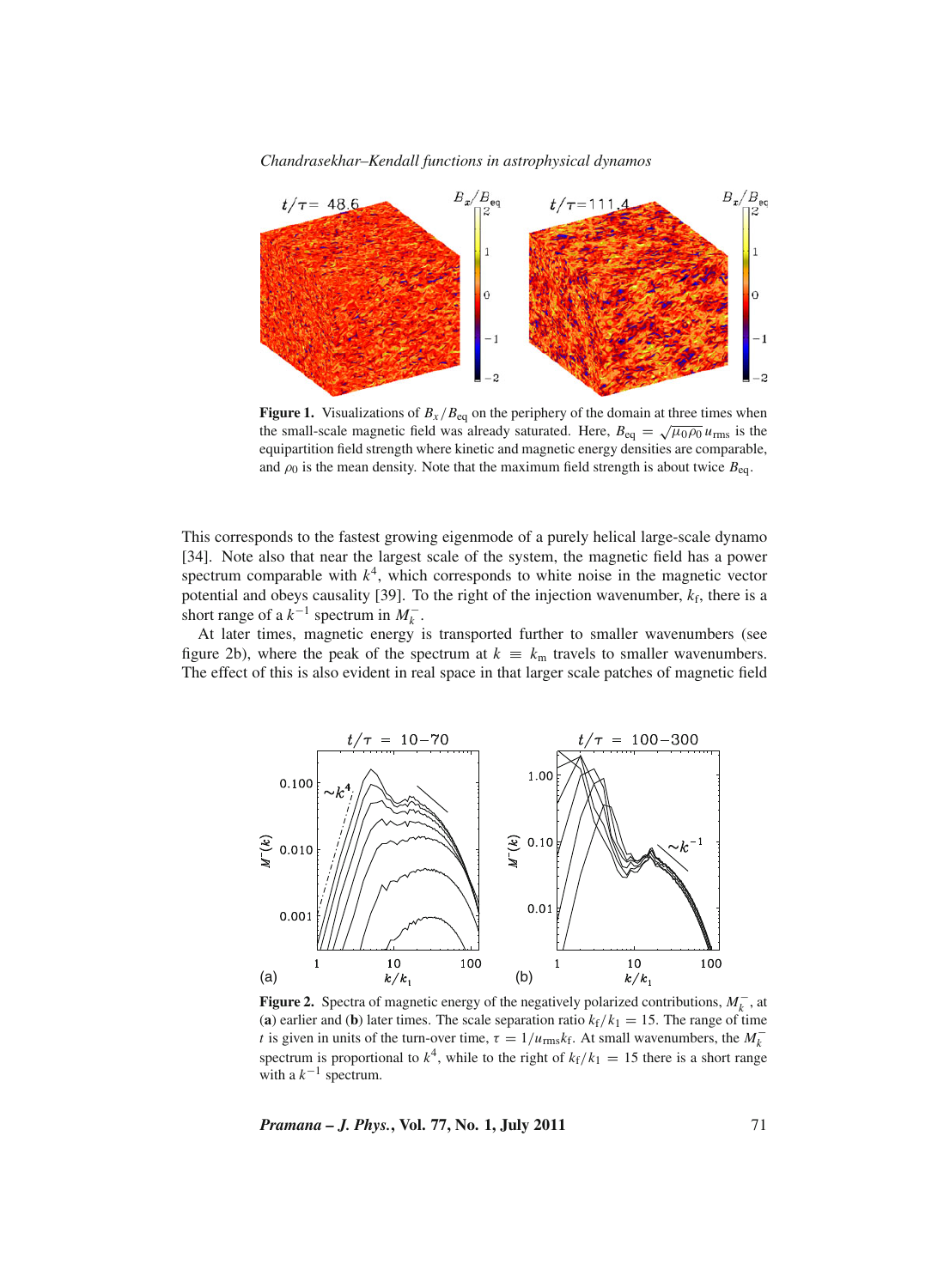

**Figure 3.** Visualizations of  $B_x/B_{eq}$  on the periphery of the domain at a later time when a large-scale magnetic field is beginning to emerge. This time corresponds to the intermediate time shown in the second panel of figure 2 where the peak of the spectrum has reached the wavenumber  $k_m/k_1 \approx 3$ , corresponding to about three large-scale patches across the domain. The scale separation ratio  $k_f/k_1 = 15$ , and so there are about 15 eddies across the domain.

with the same orientation occur. In figure 3 we show the *x* component of the magnetic field at the time when a large-scale magnetic field has emerged, but it has still not reached the scale of the computational domain. Magnetic energy spectra of that time are shown in figure 4a. Note, however, that the magnetic energy does show a clearly pronounced secondary peak that is now at wavenumber  $k_m/k_1 \approx 2$ .

The process that produces magnetic fields at large length scales shown in the present paper can loosely be regarded as an inverse cascade of magnetic helicity and thereby magnetic field. However, it can also be treated in terms of mean-field theory, in which case it corresponds to the so-called  $\alpha$  effect, whose physics was already identified by Parker [13]. This dynamo is quite different from the laminar dynamos that were studied at the time by Bullard and Gellman [14], although there remained substantial uncertainty about the convergence of the numerical solutions obtained back then.

One of the surprising results of the last 10 years is the fact that in a closed or periodic domain, the large-scale magnetic field saturates only on a resistive time-scale [38]. This is understood as a consequence of the magnetic helicity equation, which limits the time-scale for magnetic helicity evolution to the resistive time [40], and lowers the nonlinear  $\alpha$  effect in an *R*m-dependent fashion [41–44]. According to this picture, if we associate, as was done in ref. [38], the peak wavenumber  $k<sub>m</sub>$  of the inversely cascading field with the  $\alpha$  effect via  $k_m = \alpha/2\eta_t$ , where  $\eta_t$  is the turbulent magnetic diffusivity, we should expect the speed of inverse transfer to slow down as well. When this was first proposed [34], the results were not fully conclusive and of course in conflict with the usual understanding that the inverse cascade should operate on a dynamical time-scale [45]. Our present results allow us now a fresh look at this problem. As a continuous measure of  $k<sub>m</sub>$  we define

$$
k_{\rm m}^{-n} = \int k^{-n} M_k \, \mathrm{d}k \int \int M_k \, \mathrm{d}k,\tag{13}
$$

72 *Pramana – J. Phys.***, Vol. 77, No. 1, July 2011**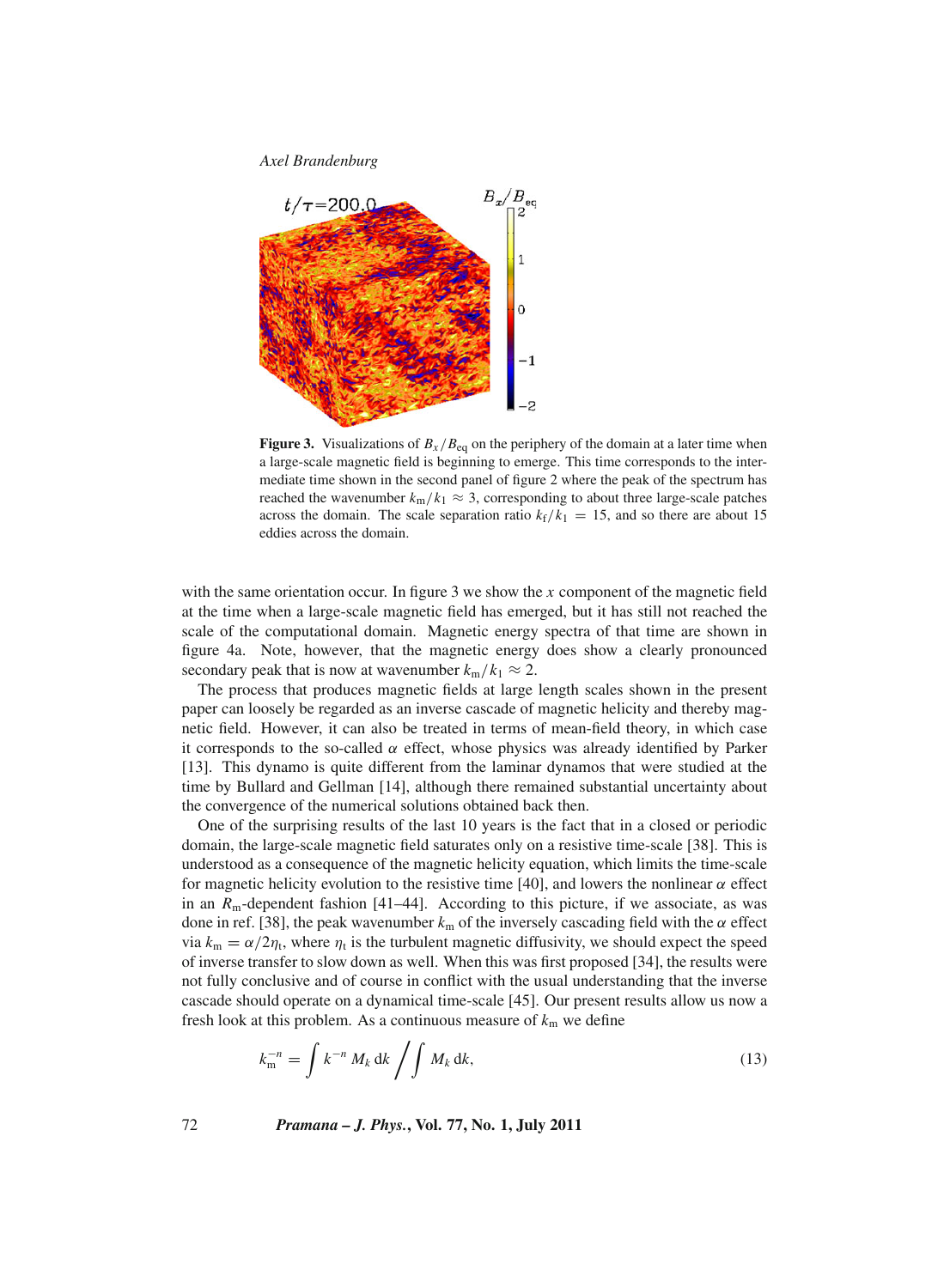

*Chandrasekhar–Kendall functions in astrophysical dynamos*

**Figure 4.** (a) Spectra of magnetic energy,  $M_k$ , and rescaled magnetic helicity,  $\pm k H_k/2\mu_0$ . (**b**) Spectra of magnetic energy of positively and negatively polarized parts,  $M_k^{\pm}$ .

where we choose  $n = 3$ , which was found to give the best approximation to the actual location of the secondary peak in  $M_k$ . This is probably related to the sharp rise of  $M_k$ proportional to  $k^4$  for  $k_1 < k < k_m$ . Following the earlier work [34], the evolution of  $k_m(t)$ is well described by the fit formula

$$
k_{\rm m}^{-1} = \alpha_{\rm trav}(t - t_{\rm sat}),\tag{14}
$$

where the parameter  $\alpha_{\text{trav}}$  characterizes the speed at which  $k_{\text{m}}$  travels toward smaller wavenumbers. This parameter is not directly related to the  $\alpha$  effect, although  $\alpha_{\text{trav}}$  also has the dimension of velocity. The result is shown in figure 5, where we plot  $k_{\rm m}^{-1}$  vs. time for different values of  $R_m$  and  $k_f/k_1$ , and we also show the dependence of the slope  $\alpha_{\text{trav}}$  on  $R_{\rm m}$ . In agreement with earlier work [34],  $\alpha_{\rm trav}$  is clearly  $R_{\rm m}$ -dependent and decreases with increasing  $R_m$  roughly proportional to  $R_m^{-1/2}$ . The reason for this seems clear: the bump in the spectrum is a manifestation of an  $\alpha$  effect causing nonlocal spectral transfer to smaller *k*, but it is not an inverse cascade in the usual sense. An inverse cascade may still occur at intermediate wavenumbers  $k_m \ll k \ll k_f$ , where evidence for constant (*k*-independent) spectral magnetic helicity transfer to larger scale has been found [46].

*Pramana – J. Phys.***, Vol. 77, No. 1, July 2011** 73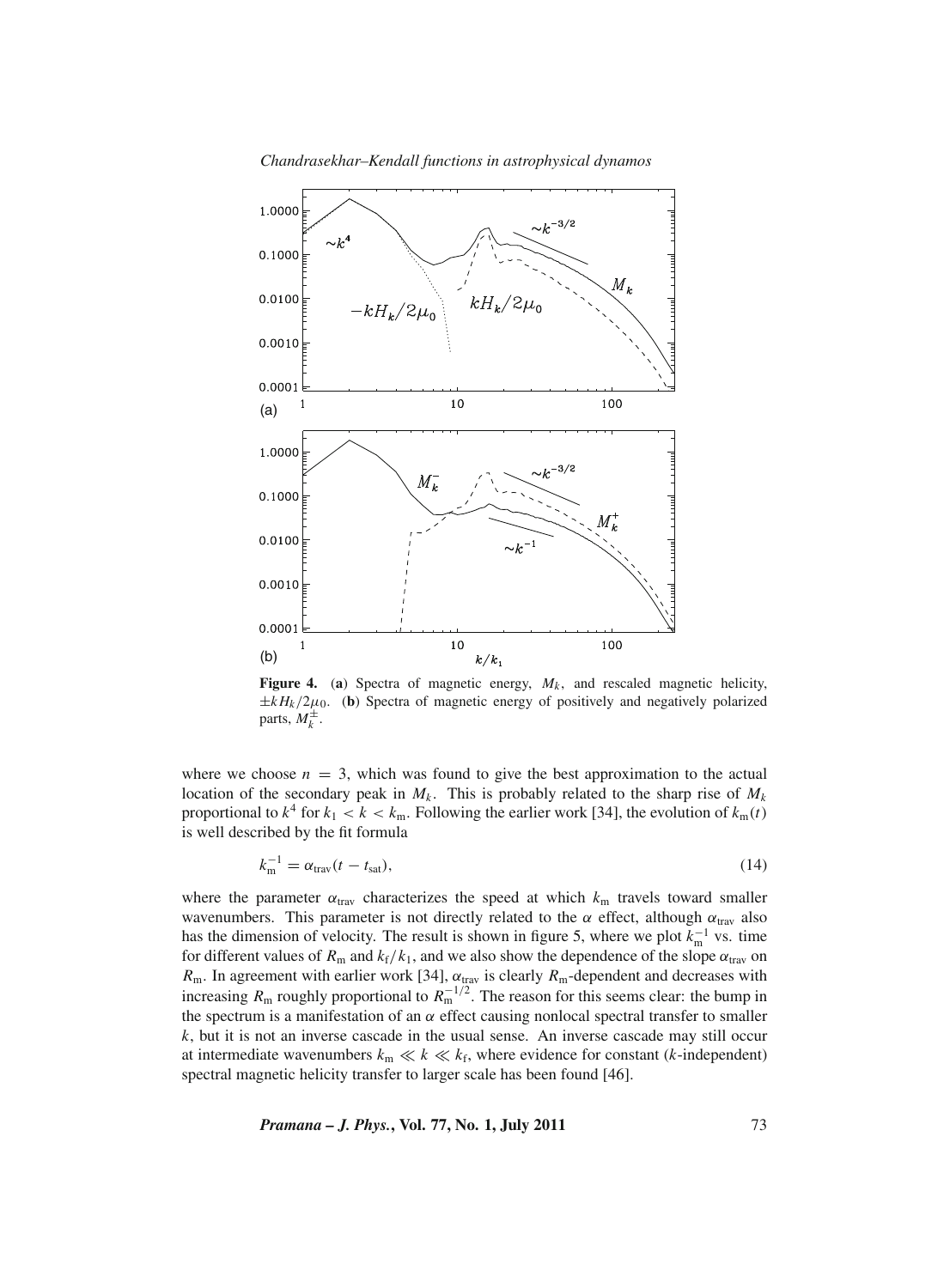

**Figure 5.** (**a**) Time dependence of the peak wavenumber for scale separation ratios of 15 (dashed) and 30 (solid lines) at  $R_m = 12, 27,$  and around 57 (increasing line thickness). (**b**) *R*m dependence of the cascade speed for scale separation ratios of 15 (open circles) and 30 (filled circles). The straight lines give the  $R_{\rm m}^{-1/2}$  (dotted) and  $R_{\rm m}^{-1}$ (dashed) dependences.

## **4. Closing the loop: Turbulence from the magnetic field itself**

Large-scale dynamos show mean magnetic fields that can either be statistically steady, or can oscillate and propagate in space. In the language of mean-field dynamos, the former are typically the so-called  $\alpha^2$  dynamos while the latter are the  $\alpha\Omega$  dynamos, where the  $\Omega$ effect corresponds to differential rotation or shear amplifying the toroidal magnetic field from a poloidal one. A prominent example of such a dynamo is the one believed to exist in accretion discs, where shear plays a strong role [21]. This brings us to our final example where Chandrasekhar's contributions are still being mentioned in modern astrophysics, in connection with the magneto-rotational instability.

Already in 1953, Chandrasekhar studied the hydromagnetic stability of Couette flows, e.g. the flow of a liquid metal between two rotating cylinders with angular velocities  $\Omega_1$ and  $\Omega_2$  at radii  $R_1$  and  $R_2 > R_1$ . In view of astrophysical applications to the stability of accretion discs, particularly interesting is the case where angular velocity decreases with radius, i.e.  $\Omega_1 > \Omega_2$ , but angular momentum increases, i.e.  $R_1^2 \Omega_1 < R_2^2 \Omega_2$ . Under the assumption of a small magnetic Prandtl number, where the viscosity is much smaller than the magnetic diffusivity, and the gap width is small, Chandrasekhar [47] found that the flow is stable both with and without an axial magnetic field. However, relaxing the assumption of a small gap width, Velikhov [48] found that for an ideal fluid (zero viscosity and zero magnetic diffusivity) the flow is unstable when  $\Omega_1 > \Omega_2$ . This was also confirmed by Chandrasekhar [49], but the astrophysical significance was hardly appreciated until Balbus and Hawley [50] rediscovered this instability, which is now usually called the magnetorotational instability (MRI).

The point is that both Velikhov and Chandrasekhar were very much ahead of their time, because accretion discs entered the astrophysical literature only in the late 1960s and early 1970s. Nevertheless, it is important to realize that in the meantime the MRI was not completely forgotten. In his book, Safronov [51] discussed several mechanisms for causing turbulence in protostellar discs. Among the various mechanisms, he did discuss the MRI, but discarded it on the grounds that protostellar discs are cold and poorly ionized, and so magnetic fields would not be tied to the gas. His work was before the famous paper of

74 *Pramana – J. Phys.***, Vol. 77, No. 1, July 2011**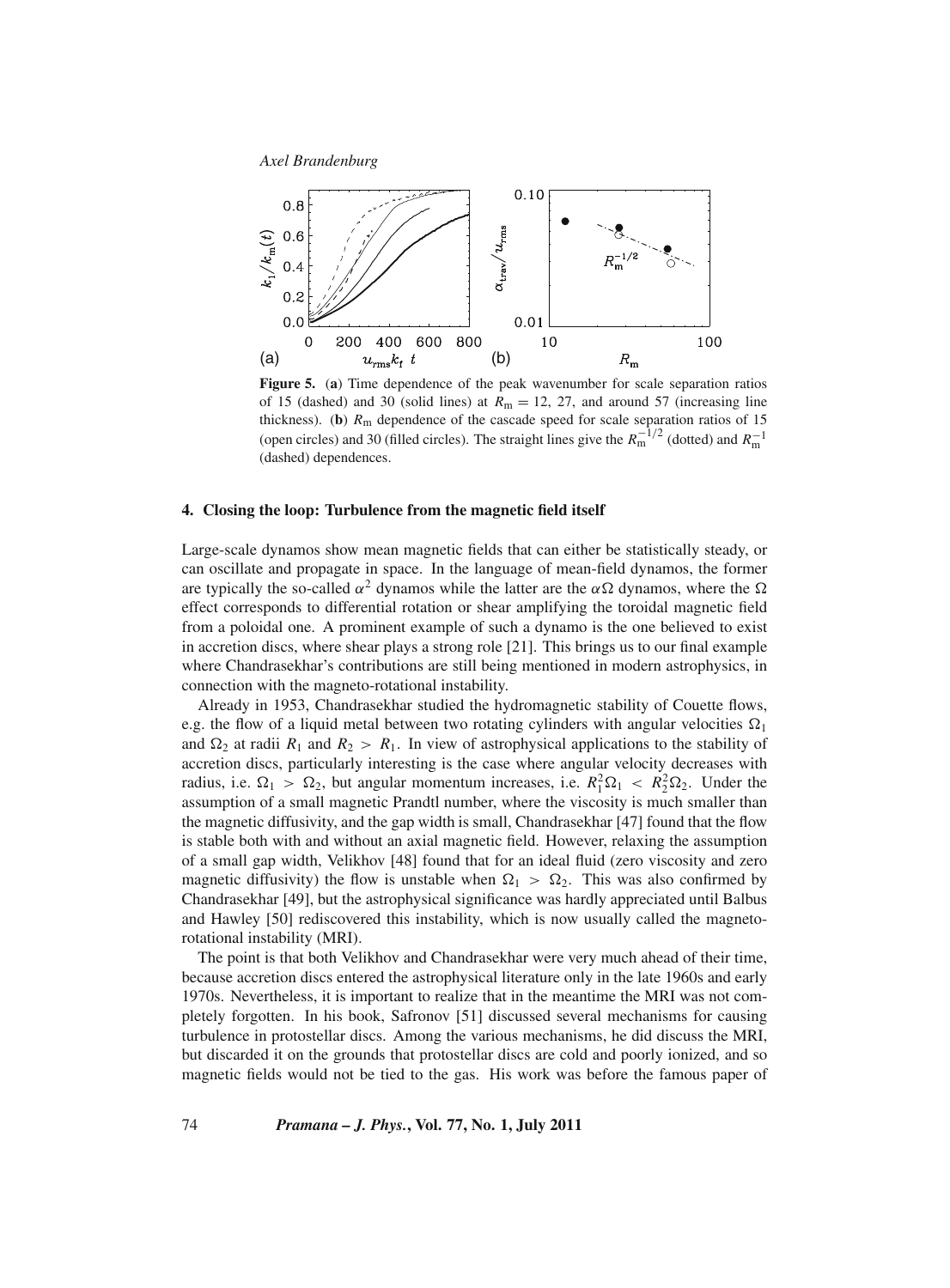Shakura and Sunyaev [52], where the physics of accretion discs was applied to the much hotter discs around stellar-mass and supermassive black holes. Curiously enough, until then the focus has rather been on stability, as is evidenced by a quote from S H Hong [53] who wrote "A special form of this problem was first investigated by Chandrasekhar [47], and later by Velikhov in [48]. On the basis of the small gap approximation, they found that the effect of a sufficiently strong magnetic field is to inhibit the onset of instability."

The MRI is now generally believed to be the main agent that drives turbulence in accretion discs, and this turbulence can reinforce the magnetic field by dynamo action via a doubly-positive feedback [21,54–56]. These discoveries would not have been possible without the help of supercomputers. However, coming back to Chandrasekhar, it is fair to say that he always had an eye towards numerical solutions. For example, his approach to the dynamo problem in 1956, where he found a significant slow-down of the decay [12], was also entirely based on numerical solutions. It is therefore clear that his combined approach using numerical and analytical tools was not only a modern one, but much of his work attracts interest still today, as is evidenced by the increasing citation rate of his book titled *Hydrodynamic and hydromagnetic stability* [17].

## **Acknowledgements**

The author acknowledges the allocation of computing resources provided by the Swedish National Allocations Committee. This work was supported in part by the European Research Council under the AstroDyn Research Project No. 227952 and the Swedish Research Council Grant No. 621-2007-4064, and the National Science Foundation under Grant No. NSF PHY05-51164.

## **References**

- [1] E N Parker, *J. Astrophys. Astron.* **17**, 147 (1996)
- [2] W Heisenberg, *Z. Phys.* **124**, 628 (1948)
- [3] J S Hall, *Science* **109**, 166 (1949)
- [4] W A Hiltner, *Astrophys. J.* **109**, 471 (1949)
- [5] S Chandrasekhar and E Fermi, *Astrophys. J.* **118**, 113 (1953)
- [6] D Falceta-Goncalves, A Lazarian and G Kowal, *Astrophys. J.* **679**, 537 (2008)
- [7] H W Babcock and H D Babcock, *Astrophys. J.* **121**, 349 (1955)
- [8] H W Babcock, *Astrophys. J.* **105**, 105 (1947)
- [9] T G Cowling, *Mon. Not. R. Astron. Soc.* **94**, 39 (1933)
- [10] S Chandrasekhar, *Astrophys. J.* **124**, 232 (1956)
- [11] A Herzenberg, *Proc. R. Soc. London* **250A**, 543 (1958)
- [12] S Chandrasekhar, *Astrophys. J.* **124**, 244 (1956)
- [13] E N Parker, *Astrophys. J.* **122**, 293 (1955)
- [14] E Bullard and H Gellman, *Phil. Trans. R. Soc. London, Ser.* **A247**, 213 (1954)
- [15] W M Elsasser, *Am. J. Phys.* **23**, 590 (1955)
- [16] W M Elsasser, *Am. J. Phys.* **24**, 85 (1956)
- [17] S Chandrasekhar, *Hydrodynamic and hydromagnetic stability* (Dover Publ., New York, 1961)
- [18] S Chandrasekhar and P C Kendall, *Astrophys. J.* **126**, 457 (1957)
- [19] U Frisch, A Pouquet, J Léorat and A Mazure, *J. Fluid Mech.* **68**, 769 (1975)
- [20] A Pouquet, U Frisch and J Léorat, *J. Fluid Mech.* **77**, 321 (1976)

*Pramana – J. Phys.***, Vol. 77, No. 1, July 2011** 75